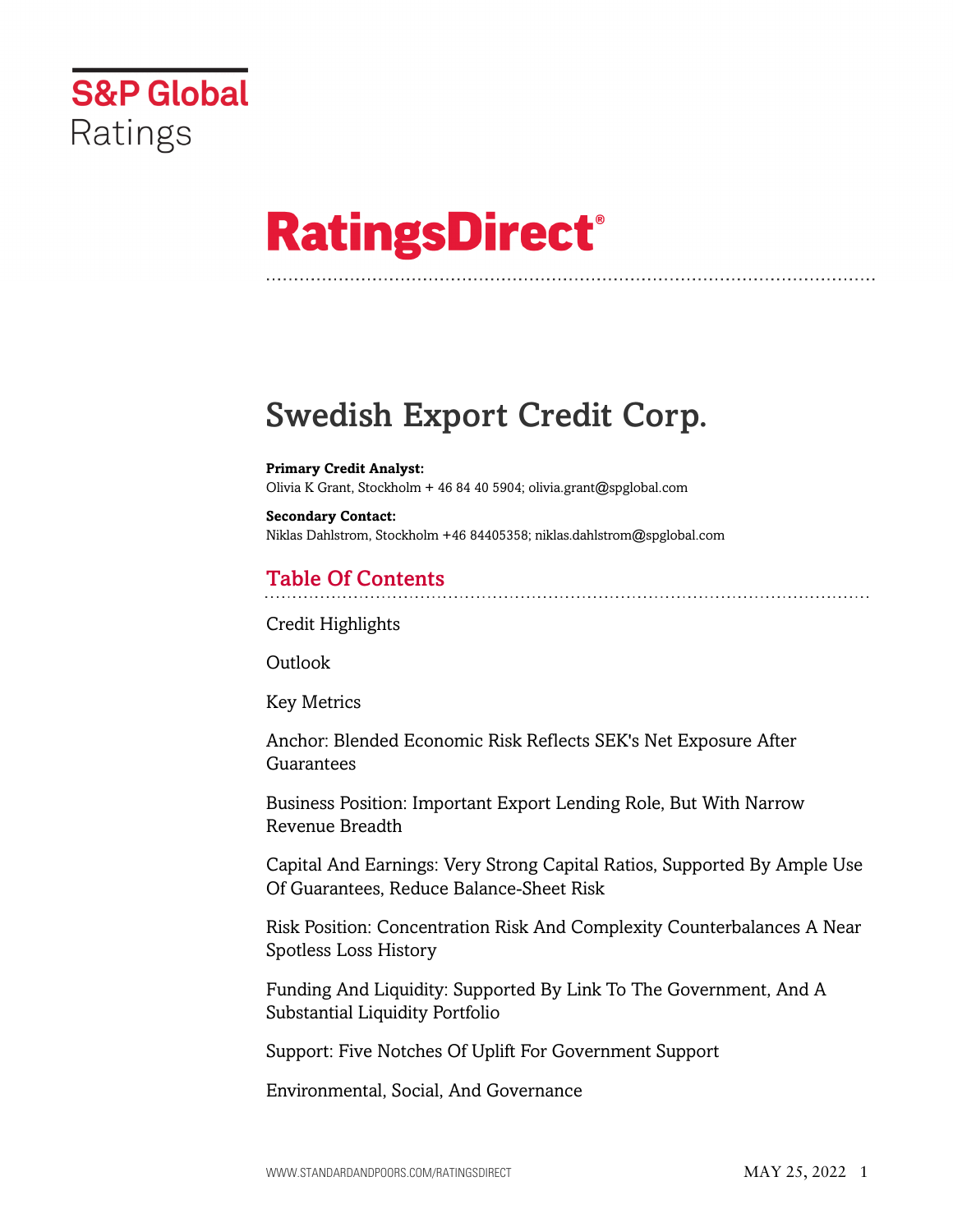## Table Of Contents (cont.)

[Key Statistics](#page-8-1)

[Related Criteria](#page-11-0)

[Related Research](#page-11-1)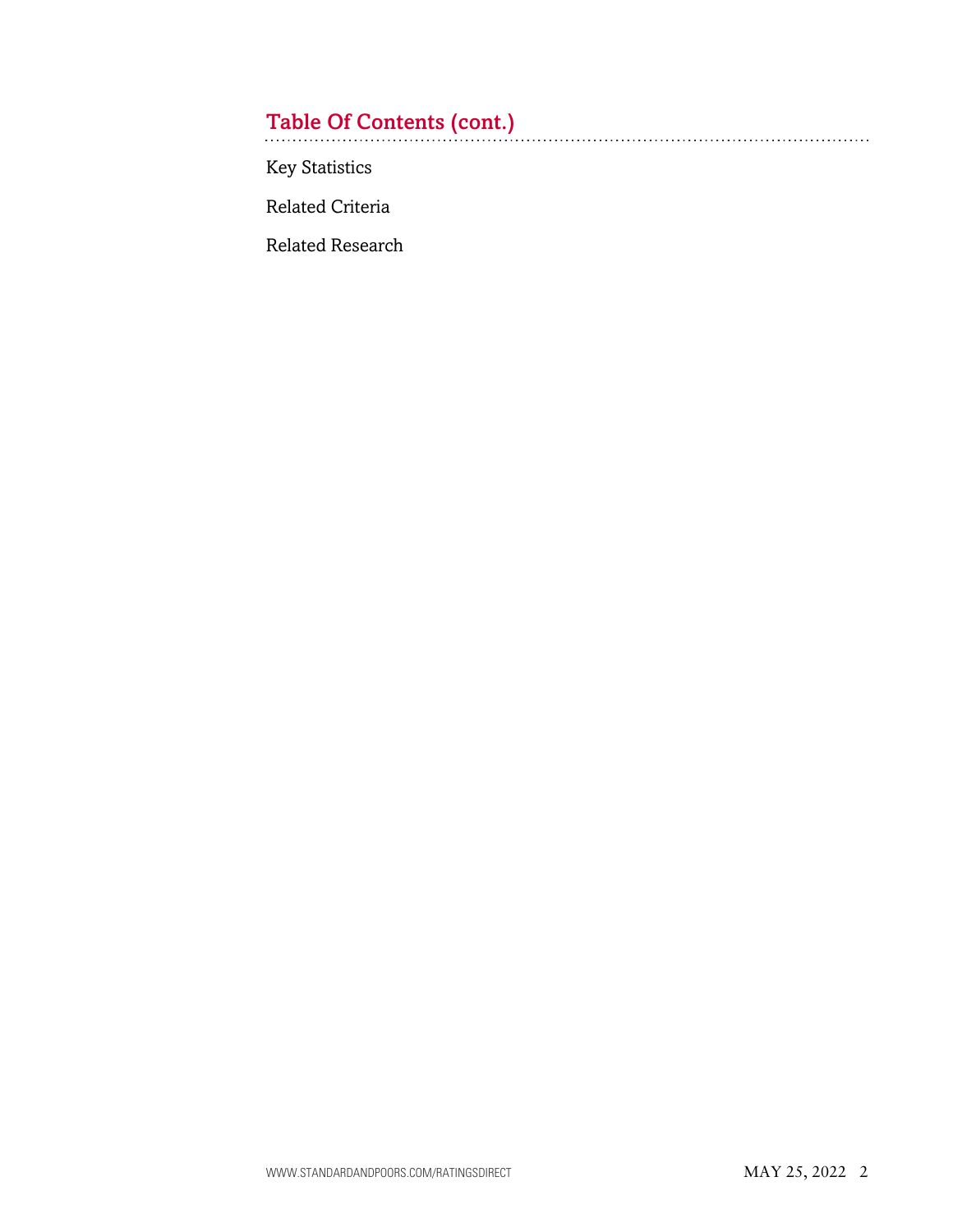## Swedish Export Credit Corp.

| SACP: a-                    |             |      | Support: +5                 |      | <b>Additional factors: 0</b> |
|-----------------------------|-------------|------|-----------------------------|------|------------------------------|
| Anchor                      | $a-$        |      | $\mathbf 0$<br>ALAC support |      | <b>Issuer credit rating</b>  |
| <b>Business</b><br>position | Moderate    | $-1$ |                             |      |                              |
| Capital and<br>earnings     | Very strong | $+2$ | GRE support                 | $+5$ |                              |
| Risk position               | Moderate    | $-1$ |                             |      |                              |
| Funding                     | Adequate    | 0    | Group support               | 0    | AA+/Stable/A-1+              |
| Liquidity                   | Adequate    |      |                             |      |                              |
| CRA adjustment              |             | 0    | Sovereign support           | 0    |                              |

ALAC--Additional loss-absorbing capacity. CRA--Comparable ratings analysis. GRE--Government-related entity. ICR--Issuer credit rating. SACP--Stand-alone credit profile.

## <span id="page-2-0"></span>Credit Highlights

## **Overview Key strengths Key risks** Extremely high likelihood of government support. Heavy reliance on foreign wholesale funding, including structured financing. Strong loan asset quality and high-quality guarantees. Concentration on a large individual loan exposure. Robust capitalization well above the international average. Relatively low profitability.

*We see a high likelihood that Swedish Export Credit Corp (SEK) would receive support from the Swedish government if needed.* SEK's business is driven by the Swedish state's mandate to support the country's export sector, which contributed 44% to Sweden's GDP in 2021. As a result, our 'AA+' long-term ratings factor in five notches of uplift from SEK's 'a-' stand-alone credit profile (SACP). We therefore expect that SEK will continue to maintain a relatively narrow focus on providing credit to Swedish export companies.

*SEK is expected to remain well-capitalized due to in part its high-quality loan book and associated guarantees.* As of year-end 2021, SEK's risk-adjusted capital was 19.6% and is expected to remain about 19.0%-20.0%. Returns are anticipated to remain stable albeit modest at about 4.0%-4.5% over 2022-2024. Lending growth is likely to return to a more normal 5%-6% per year, following slightly higher growth in 2020 as SEK met high demand from Swedish exporters in the wake of the pandemic.

*SEK's asset quality is expected to remain exceptional, but concentration risks will persist.* In 2021 reversals were booked related to provisions taken in 2020, indicating that conditions are improving. As such, we believe marginal provisioning will be needed over the next two years. This is further reinforced by guarantees provided by the Swedish government via the Swedish Export Credits Guarantee Board (EKN) for a large portion of SEK's lending. More generally, unguaranteed corporate exposures and financial institutions also present some concentration risk, in our view.

Issuer Credit Rating AA+/Stable/A-1+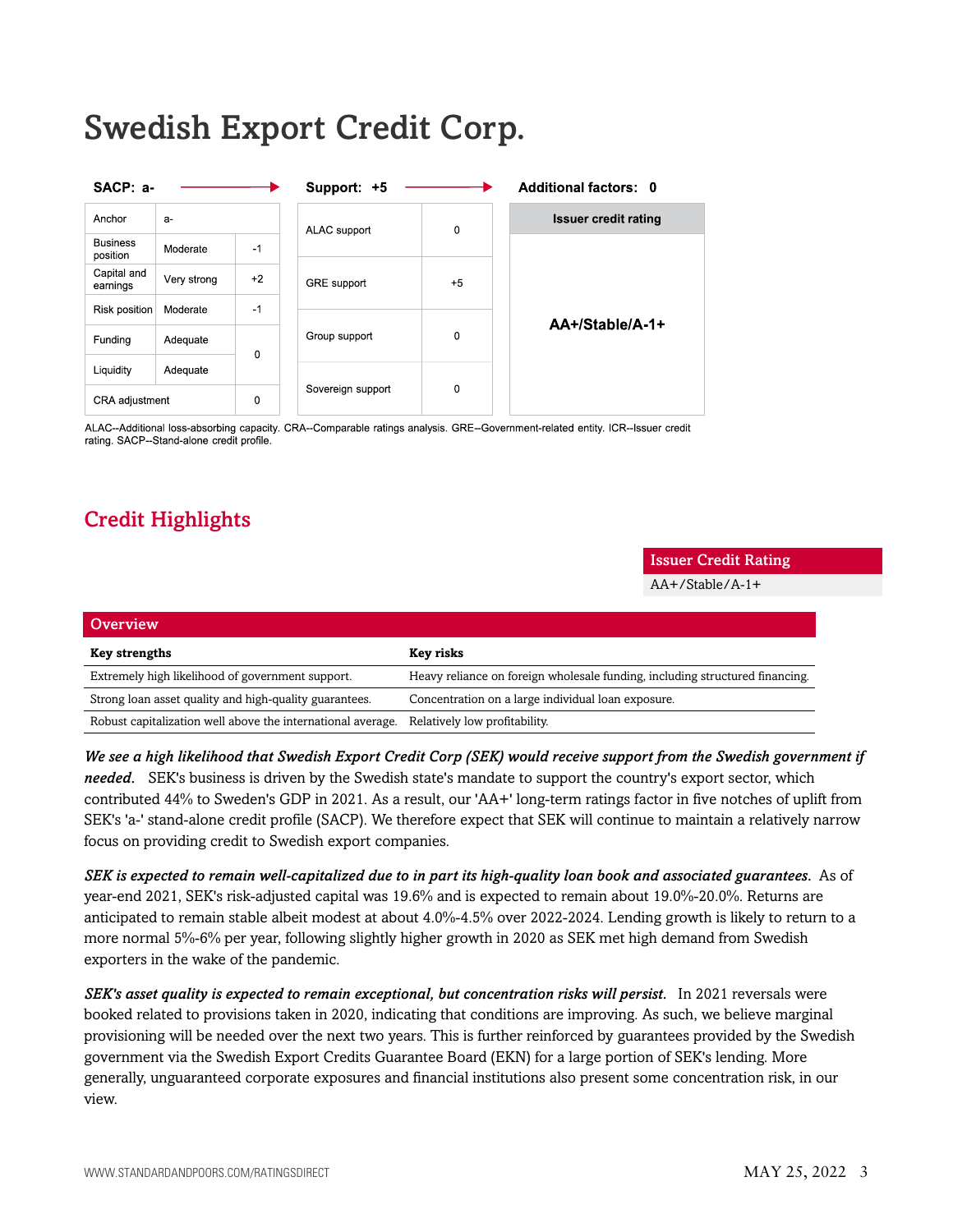*The close link to the Swedish government will continue to offset SEK's reliance on wholesale market funding.* SEK has a Swedish krona (SEK) 175 billion (€16.9 billion) backup credit line with the Swedish National Debt Office (SNDO) to ensure funding and liquidity needs are fully supported, if necessary. SEK will continue to otherwise be fully wholesale funded, and which leads to it having S&P Global Ratings-adjusted funding and liquidity metrics below the Swedish banking system average. Our view of its policy to effectively match assets and liability redemptions offsets this risk, however.

#### *S&P Global Ratings acknowledges a high degree of uncertainty about the extent, outcome, and consequences of the military conflict between Russia and Ukraine.*

Irrespective of the duration of military hostilities, sanctions and related political risks are likely to remain in place for some time. Potential effects could include dislocated commodities markets--notably for oil and gas--supply chain disruptions, inflationary pressures, weaker growth, and capital market volatility. As the situation evolves, we will update our assumptions and estimates accordingly. See our macroeconomic and credit updates here: [Russia-Ukraine](https://www.spglobal.com/ratings/en/research-insights/topics/russia-ukraine-conflict) [Macro, Market, & Credit Risks](https://www.spglobal.com/ratings/en/research-insights/topics/russia-ukraine-conflict). Note that the timing of publication for rating decisions on European issuers is subject to European regulatory requirements.

#### **Outlook**

The stable outlook on SEK indicates that there is an extremely high likelihood of the Swedish government providing timely support, if needed, over the next two years. The outlook also reflects our expectation that the bank's asset quality will remain strong and its liquidity and capitalization robust. Given the level of extraordinary support and our 'AAA' rating on Sweden, we could revise our SACP downward by four notches without it affecting the rating.

#### Downside scenario

Although unlikely, we could consider a negative rating action if we saw that SEK's role or link with the Swedish government were weakening. Given the current SACP, we could lower the ratings by one notch if, in our view, the likelihood of support had reduced to very high from extremely high, because of a change in its role or link with the government.

#### Upside scenario

We consider a positive rating action to be unlikely. However, we could raise the ratings if the Swedish government provided a timely guarantee for SEK's liabilities, in line with our criteria.

## <span id="page-3-0"></span>Key Metrics

| <b>Swedish Export Credit Corp. Key Ratios And Forecasts</b> |                                |       |               |             |             |  |  |  |  |
|-------------------------------------------------------------|--------------------------------|-------|---------------|-------------|-------------|--|--|--|--|
|                                                             | --Fiscal year ended Dec. 31 -- |       |               |             |             |  |  |  |  |
| (%)                                                         | 2020a                          | 2021a | 2022f         | 2023f       | 2024f       |  |  |  |  |
| Growth in operating revenue                                 | 4.0                            | (2.7) | $(1.5)-(2.0)$ | $2.0 - 2.5$ | $2.0 - 2.5$ |  |  |  |  |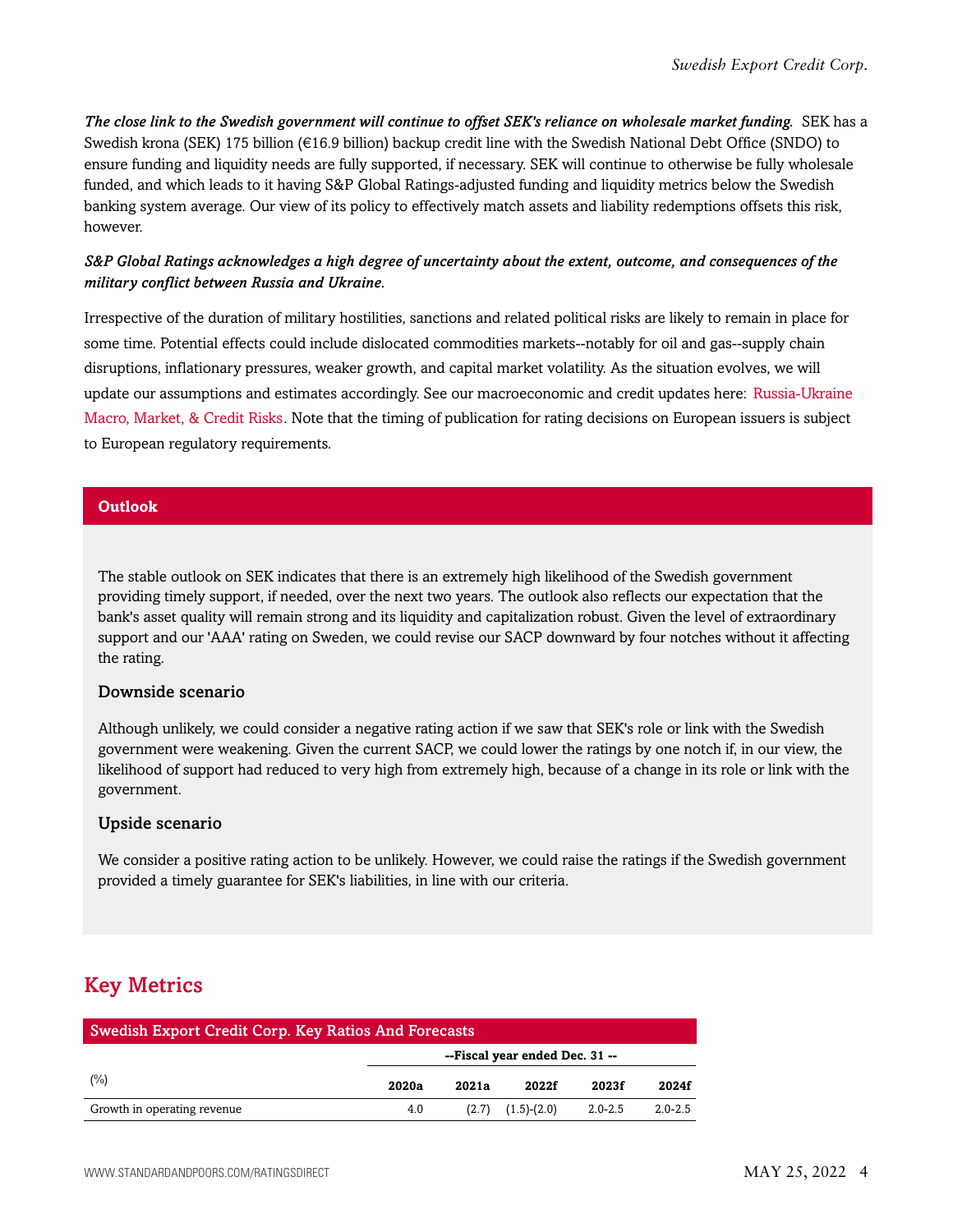| Swedish Export Credit Corp. Key Ratios And Forecasts (cont.) |                                |       |               |             |               |  |  |  |  |  |
|--------------------------------------------------------------|--------------------------------|-------|---------------|-------------|---------------|--|--|--|--|--|
|                                                              | --Fiscal year ended Dec. 31 -- |       |               |             |               |  |  |  |  |  |
| $(\%)$                                                       | 2020a                          | 2021a | 2022f         | 2023f       | 2024f         |  |  |  |  |  |
| Growth in total assets                                       | 5.7                            | (0.5) | $3.5 - 4.0$   | $3.5 - 4.0$ | $3.5 - 4.0$   |  |  |  |  |  |
| Net interest income/average earning assets (NIM)             | 0.6                            | 0.6   | $0.6 - 0.7$   | $0.6 - 0.7$ | $0.6 - 0.7$   |  |  |  |  |  |
| Cost to income ratio                                         | 30.0                           | 34.6  | 35.0-36.5     | 35.0-36.5   | 35.0-36.5     |  |  |  |  |  |
| Return on average common equity                              | 4.9                            | 5.1   | $4.5 - 5.0$   | $4.5 - 5.0$ | $4.5 - 5.0$   |  |  |  |  |  |
| New loan loss provisions/average customer loans              | 0.1                            | 0.0   | $0.0 - 0.1$   | $0.0 - 0.1$ | $0.0 - 0.1$   |  |  |  |  |  |
| Gross nonperforming assets/customer loans                    | 0.7                            | 1.0   | $0.7 - 0.8$   | $0.6 - 0.7$ | $0.5 - 0.6$   |  |  |  |  |  |
| Risk-adjusted capital ratio                                  | 19.1                           | 19.6  | $19.0 - 20.0$ | 19.0-20.0   | $19.0 - 20.0$ |  |  |  |  |  |

#### Swedish Export Credit Corp. Key Ratios And Forecasts (cont.)

<span id="page-4-0"></span>All figures are S&P Global Ratings-adjusted. a--Actual. e--Estimate. f--Forecast. NIM--Net interest margin.

## Anchor: Blended Economic Risk Reflects SEK's Net Exposure After Guarantees

The anchor we assign to SEK is 'a-', reflecting its domicile in Sweden and its net credit exposure after guarantees to markets worldwide. As a result, our blended economic risk score for SEK is somewhat higher than for banks operating only in Sweden, due to SEK's external exposures to Swedish exporters' customers. However, the difference is not large enough to lower the anchor.

Our view of economic risk for Sweden is a result of the country's diverse and competitive economy, which provides an offset to the highly indebted private sector. Although direct exposure to Russia and Ukraine is limited, secondary effects from the conflict between the two countries is expected to slow Sweden's economic growth to 2.3% in 2022 (previous forecast 3.0%). House price growth has contributed to material economic imbalances, in our view; however, we view the trend as stable because we believe that extraordinary support measures related to the pandemic will be withdrawn in a controlled manner, reinforcing a fairly robust economic recovery.

Our view of industry risk in Sweden reflects a regulatory environment that is in line with other EU countries, in addition to deep debt capital markets, a well-functioning domestic covered bond market, and a history of liquidity support in times of need that mitigates structural reliance on wholesale funding. Furthermore, we view the stability, sound profitability, and lack of complexity in the banking sector as strengths. The sector's good operating efficiency is backed by banks' advanced levels of digitalization. As a result, we see a stable trend for industry risk.

## <span id="page-4-1"></span>Business Position: Important Export Lending Role, But With Narrow Revenue **Breadth**

With total assets of SEK333 billion (about €32 billion) as of March 31, 2022, SEK is anticipated to remain an important pillar of Swedish exporters' success owing to its strong relationships with the country's largest exporters. More recently, SEK also started promoting midsize corporations' expansion to new markets and expects to play a central role in financing the green transition of the Swedish economy.

SEK's primary focus is to work with the Swedish government and commercial banks to offer direct corporate lending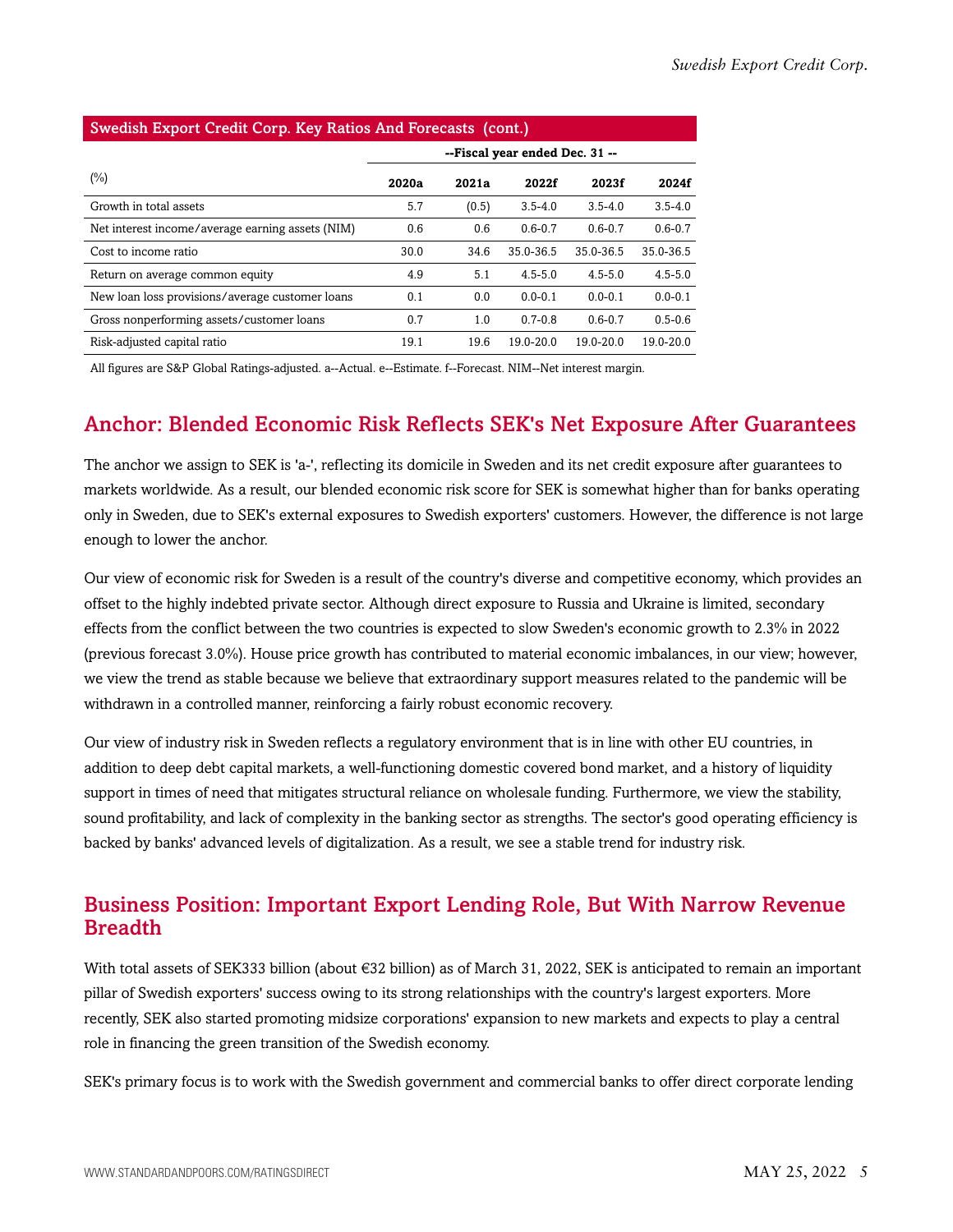for the Swedish export sector and end-customer long-term financing, arranged for the buyers of Swedish goods and services. About 40%-45% its loans are guaranteed by the Swedish government via the EKN. However, SEK can take on direct unguaranteed credit risk when complying with its underwriting principles or in connection with other guaranteed lending. Generally, in terms of the transactions undertaken, SEK is willing to lend at longer terms and with more capital-intensive tranches than private commercial banks, to create long-term financing solutions for the export sector it is committed to.

As result, SEK's revenue is primarily derived from net interest income from its lending activities. It also has some profit and loss volatility due to unrealized gains and losses associated with its liquidity holdings and the value of its own debt, but these are mitigated over time by holding short-dated liquidity instruments until maturity.

### <span id="page-5-0"></span>Capital And Earnings: Very Strong Capital Ratios, Supported By Ample Use Of Guarantees, Reduce Balance-Sheet Risk

SEK meets its regulatory capital requirements with a comfortable buffer and will maintain a risk-adjusted capital (RAC) ratio of 19%-20% over 2022-2023. As of March 2022, its regulatory common equity tier 1 (CET1) and total capital ratios both stood at 21.2% and remain well above the estimated regulatory requirements of 8.0% for the CET1 ratio and 15.7% for total capital ratio set by the Swedish Financial Supervisory Authority.

Following increased demand from Swedish exporters to secure liquidity needs and long-term financing during the pandemic, we believe annual lending growth will ease toward more normal levels of about 5%-6% over 2022-2023. We also project revenue will hover near SEK1.9 billion-SEK2 billion (€180 million–€190 million) over the next two years. As a result, SEK's return on equity will be 4.0%-4.5%, approaching the company's long-term target of 5.0%. We anticipate that the company will continue to pay approximately 30% of net profits as dividends in line with guidance of 20%-40% annually. In our view, SEK's strong capital buffers will support its business growth and therefore we do not incorporate any additional capital measures into our forecast.

## <span id="page-5-1"></span>Risk Position: Concentration Risk And Complexity Counterbalances A Near Spotless Loss History

In our view, SEK will continue to have material concentration in unguaranteed corporate exposures, primarily via bond investments in some of Sweden's largest corporations. We also believe the company faces concentration risk from guarantees provided by government export credit agencies--of which EKN is the largest--and financial institutions. However, we note mitigation of low double-default risk, in that both the guarantor and the underlying guaranteed corporation must default for a loss to materialize on SEK's guaranteed loan book. Furthermore, the counterparty exposures in its derivative transactions present an element of concentration that is not fully captured in our RAC framework.

SEK's use of structured funding adds materially to its operational complexity, in our view. The company relies on the extensive use of complex and illiquid derivatives, which in some circumstances can be difficult to value and renew if necessary. As of first-quarter 2022, SEK had SEK37.4 billion (about €3.6 billion) in level 3 (marked to model) liabilities,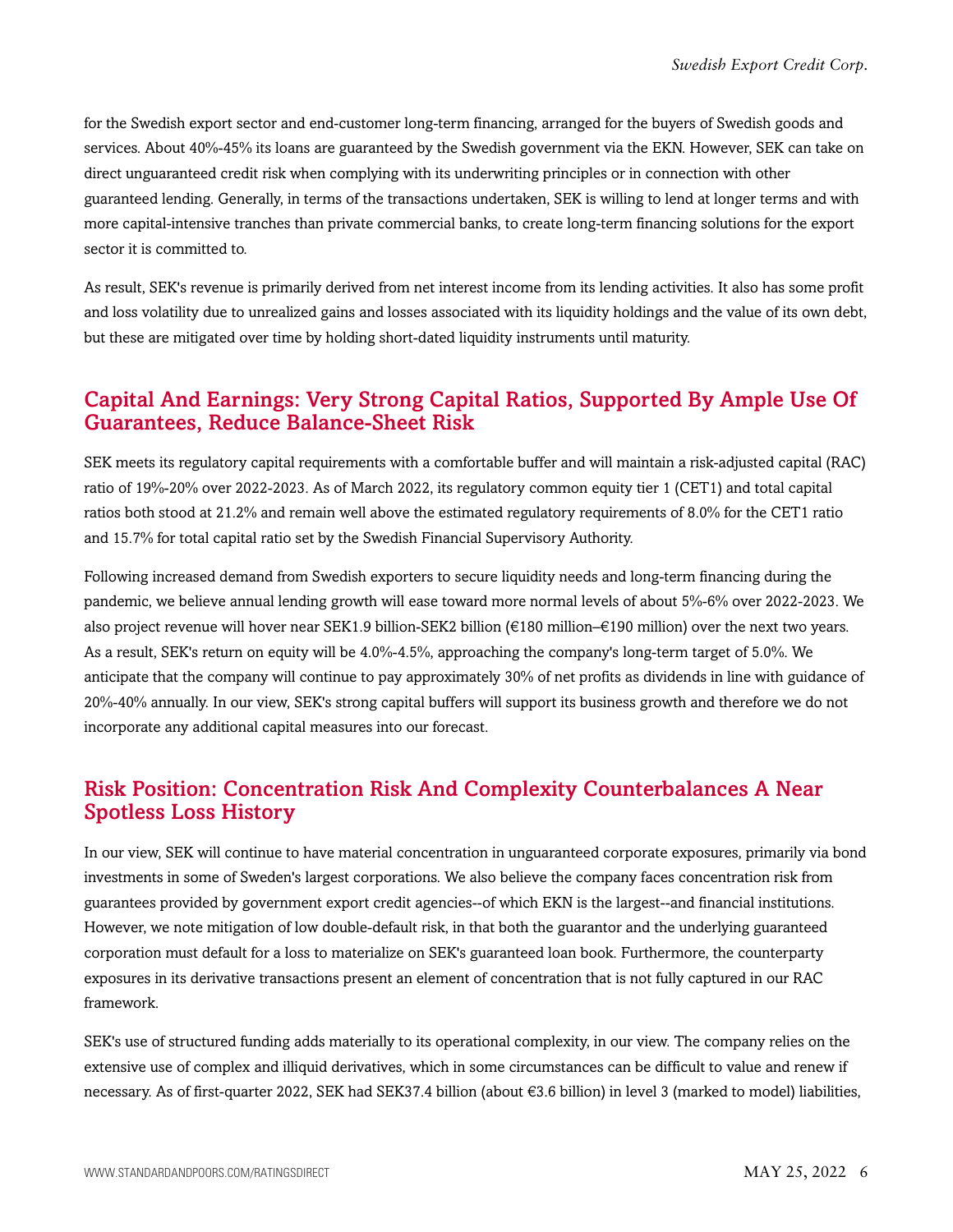of which SEK34.1 billion ( $\epsilon$ 3.3 billion) was classified as debt securities (about 11% of securities issued). We believe the company has strengthened its resources and IT systems significantly over the past few years with respect to management and valuation of remaining risks.

SEK's asset quality is expected to remain robust, with minimal losses realized. As a result of stricter default definitions and conservative risk management, gross nonperforming assets increased to 1.01% for full-year 2021 from 0.67% at year-end 2019. Reserve coverage of these exposures, however, was not raised as the bulk of these provisions was taken during 2020. As a result, reversals were booked over 2021 and we anticipate that generally additional provisioning needs will remain limited, given the guaranteed nature of much of SEK's lending.

#### **Chart 1**





Source: S&P Global Ratings.

Copyright © 2022 by Standard & Poor's Financial Services LLC. All rights reserved.

## <span id="page-6-0"></span>Funding And Liquidity: Supported By Link To The Government, And A Substantial Liquidity Portfolio

We see the link to the Swedish government and the diversity of the company's funding sources as supportive factors that have worked effectively in difficult markets, historically, largely due to the strength of the sovereign and underpinning our view of SEK's funding sources. SEK funds itself internationally, primarily in euros, U.S. dollars, and yen, in addition to maintaining nearly 20% of its long-term funding in relatively complex funding structures with early redemption clauses at the end of first quarter 2022--both factors we consider weaknesses. Similarly, SEK's stable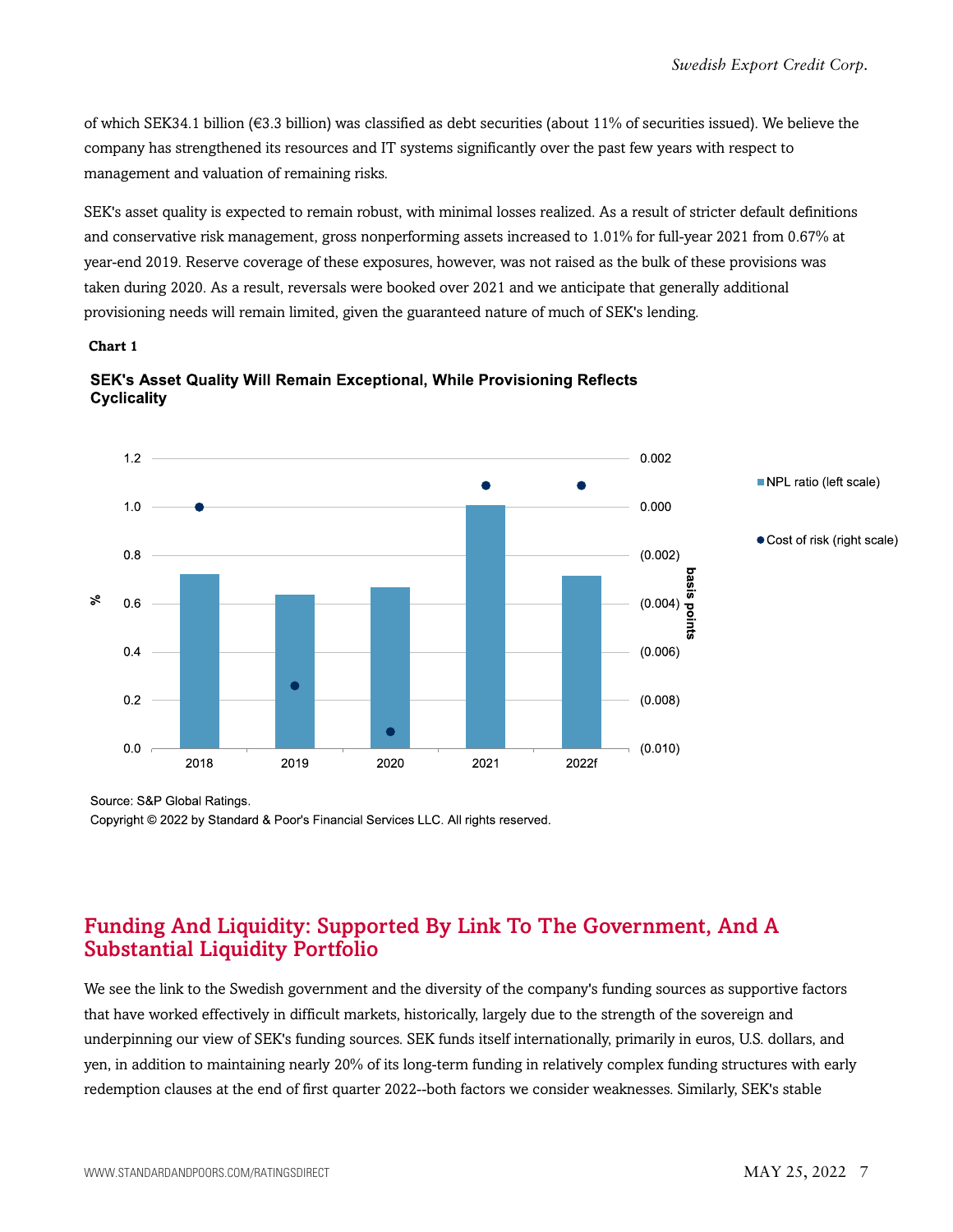funding ratio of 81% at year-end 2021 remains below the Swedish banking system average. While we recognize the company displays relatively poor S&P Global Ratings-adjusted funding and liquidity metrics, we use our qualitative analysis of its policy of effectively matching assets and liability redemptions in our assessment of its funding.

In line with the mandate from the state, SEK has funded the SEK88 billion loan portfolio related to CIRR loans (with an average duration of seven years), which it administers on the government's behalf, with short-term borrowings that have maximum tenors of one year. Although profitable for the government the structure gives rise to a duration mismatch and refinancing risk, although the SNDO's SEK175 billion credit facility, which is renewed annually, mitigates this. This facility is treated as contingent financing and as of first-quarter 2022 has no active drawn down. Note that this facility is adapted in times of need or distress to ensure SEK retains strong access to liquidity.

SEK's ratio of broad liquid assets to less than one-year wholesale funding was 0.61x at year-end 2021, which compares poorly with the industry average of about 1x. Historically, most losses that SEK has faced have been due to bank failures and investments in collateralized debt obligations in its liquidity portfolio. The company has since exited all of its securitization positions and its liquidity portfolio comprises financial instruments rated 'A-' or higher, with only a few exceptions.

As of March 31, 2022, SEK had a regulatory liquidity coverage ratio of about 821% as well as a regulatory net stable funding ratio of 141%, both strong for the Swedish banking sector.

## <span id="page-7-0"></span>Support: Five Notches Of Uplift For Government Support

We regard SEK as a government-related entity in Sweden. The 'AA+' long-term rating on the company is five notches above the SACP, reflecting our view that there is an extremely high likelihood the Swedish government would provide timely and sufficient support, if needed. Specifically, we believe SEK:

- Plays a very important role for the Swedish government in providing financing to the export sector, which generates about 44% of the country's GDP. The company's role as a key financier to export-related credits was confirmed in Sweden's 2015 revision to its export strategy; and
- Has an integral link with the Swedish government, reflecting its 100% ownership of SEK, its supportive stance toward the company, and its mandate for SEK to act as the country's sole provider of CIRR export loans to Swedish exporters. In December 2015, the Swedish parliament voted to remove the government's option to reduce its ownership share to no less than 34%, which had been in place since 1996 but never seriously considered.

We do not believe that the February 2016 implementation of the Bank Recovery and Resolution Directive in Sweden affects the Swedish government's willingness or ability to provide support to SEK before bailing in senior unsecured debtholders, despite the company being in scope for the minimum requirement for own funds and eligible liabilities. Factoring potential support from additional loss-absorption capacity would, however, not affect our ratings on SEK, considering the five notches of support already included because of its government-related entity status.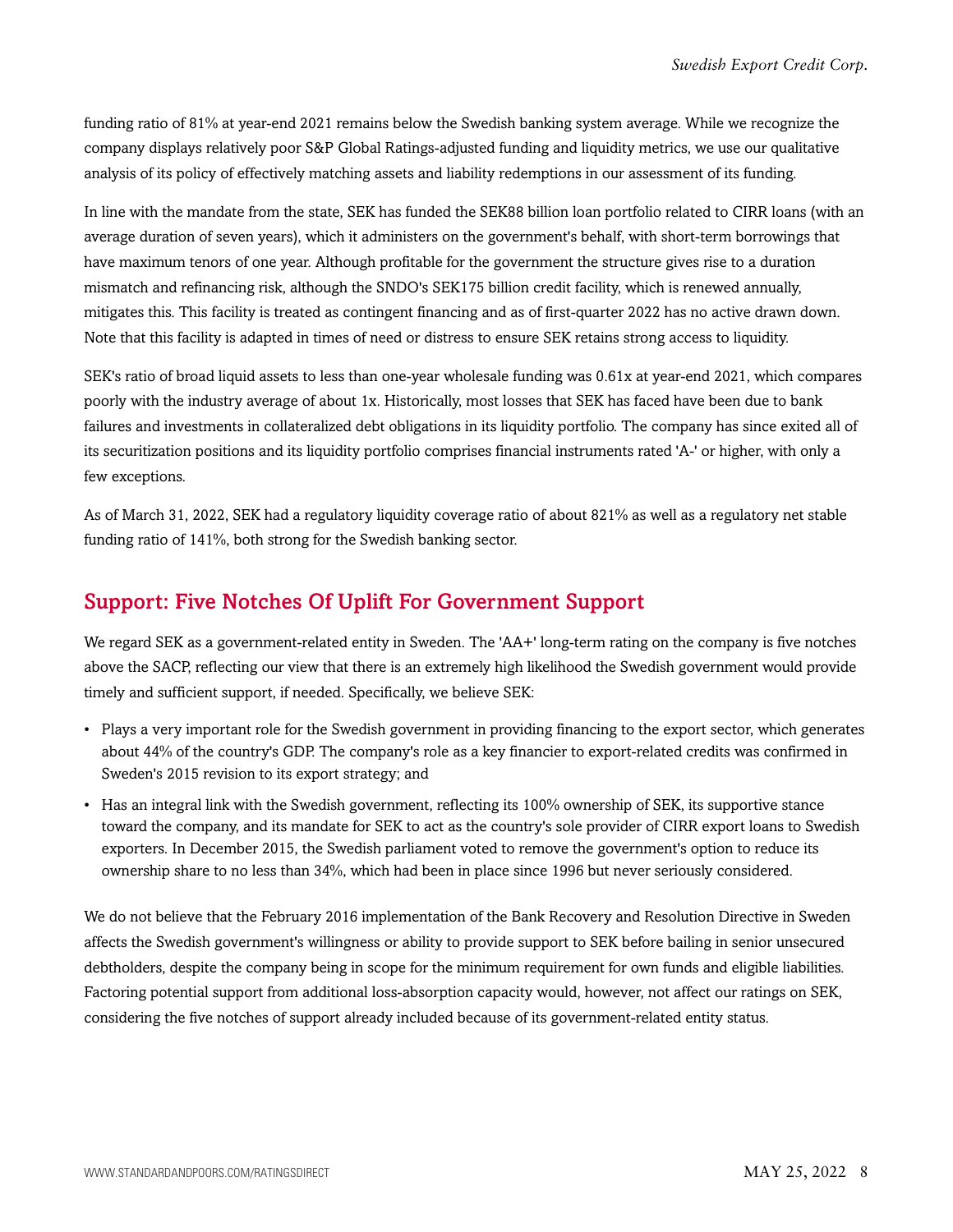## <span id="page-8-0"></span>Environmental, Social, And Governance

#### **ESG Credit Indicators**



We view ESG credit factors for SEK as broadly in line with industry and country peers. Still, we view the company's policy mandate--to support the Swedish export industry and increasingly its SME sector, as well as contributing to the country's overall transition towards carbon neutrality--as supporting our assessment that there is an extremely high likelihood the Swedish government would provide extraordinary support to SEK.

It is SEK's ambition to support the climate transition in sectors where it is likely to be the most challenging, including transportation, energy, and shipping. As of first-quarter 2022 the company had SEK19.3 billion ( $\epsilon$ 1.9 billion) of loans outstanding that qualified as dark green under its green bond framework, which is about 8% of total lending. This supports the bank's growing franchise as a green issuer, with SEK6.1 billion issued in 2021, up from SEK1 billion in 2019. Over the next several years, growth in this franchise is anticipated as SEK works toward achieving a lending book composition that is classified to be about 50% green loans.

## <span id="page-8-1"></span>Key Statistics

#### **Table 1**

| <b>Swedish Export Credit Corp. Key Figures</b> |         |                        |         |         |         |  |  |  |  |  |  |
|------------------------------------------------|---------|------------------------|---------|---------|---------|--|--|--|--|--|--|
|                                                |         | --Year-ended Dec. 31-- |         |         |         |  |  |  |  |  |  |
| (Mil. SEK)                                     | $2022*$ | 2021                   | 2020    | 2019    | 2018    |  |  |  |  |  |  |
| Adjusted assets                                | 332,692 | 333,508                | 335,301 | 317.240 | 301,990 |  |  |  |  |  |  |
| Customer loans (gross)                         | 236,955 | 227.019                | 222.576 | 207.598 | 198.014 |  |  |  |  |  |  |
| Adjusted common equity                         | 20,175  | 19,958                 | 19,447  | 18,674  | 17,612  |  |  |  |  |  |  |
| Operating revenues                             | 308     | 1.934                  | 1,987   | 1,910   | 1,427   |  |  |  |  |  |  |
| Noninterest expenses                           | 162     | 670                    | 596     | 596     | 582     |  |  |  |  |  |  |
| Core earnings                                  | 116     | 1.034                  | 968     | 1.027   | 648     |  |  |  |  |  |  |

\*Data as of March 31.

SEK--SEK-Swedish krona. N.A.--Not available. N/A--Not applicable. N.M.--Not meaningful.

#### **Table 2**

| <b>Swedish Export Credit Corp. Business Position</b>          |         |                        |         |         |         |  |  |  |  |
|---------------------------------------------------------------|---------|------------------------|---------|---------|---------|--|--|--|--|
|                                                               |         | --Year-ended Dec. 31-- |         |         |         |  |  |  |  |
| (%)                                                           | $2022*$ | 2021                   | 2020    | 2019    | 2018    |  |  |  |  |
| Total revenues from business line (currency in millions)      | 308.0   | 1.934.0                | 1.987.0 | 1.910.0 | 1.427.0 |  |  |  |  |
| Commercial & retail banking/total revenues from business line | 44.8    | 97.1                   | 95.8    | 88.2    | 98.7    |  |  |  |  |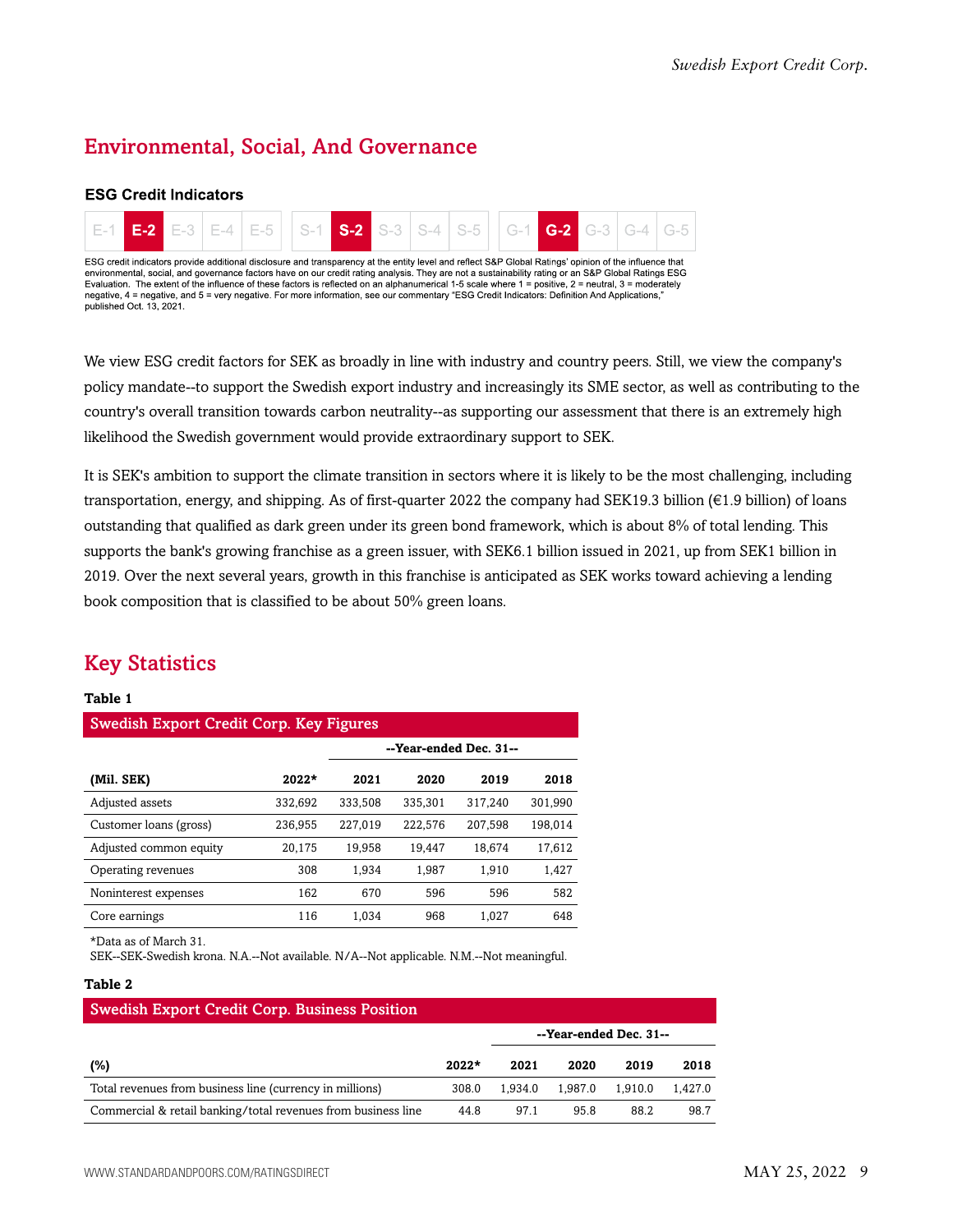#### **Table 2**

#### Swedish Export Credit Corp. Business Position (cont.)

|                                                  |         | --Year-ended Dec. 31-- |      |      |      |
|--------------------------------------------------|---------|------------------------|------|------|------|
| (%)                                              | $2022*$ | 2021                   | 2020 | 2019 | 2018 |
| Other revenues/total revenues from business line | 55.2    | 2.9                    | 4.2  | 11.8 |      |
| Return on average common equity                  | 2.2     | 5.1                    | 4.9  | 5.5  | 3.6  |

\*Data as of March 31.

#### **Table 3**

#### Swedish Export Credit Corp. Capital And Earnings

|                                                      |         | --Year-ended Dec. 31-- |       |       |       |
|------------------------------------------------------|---------|------------------------|-------|-------|-------|
| $(\%)$                                               | $2022*$ | 2021                   | 2020  | 2019  | 2018  |
| Tier 1 capital ratio                                 | 21.2    | 21.6                   | 21.8  | 20.6  | 20.1  |
| S&P Global Ratings' RAC ratio before diversification | N/A     | 19.6                   | 19.1  | 18.8  | 17.3  |
| S&P Global Ratings' RAC ratio after diversification  | N/A     | 15.9                   | 15.3  | 15.2  | 14.1  |
| Adjusted common equity/total adjusted capital        | 100.0   | 100.0                  | 100.0 | 100.0 | 100.0 |
| Double leverage                                      | 0.0     | 0.0                    | 0.0   | 0.0   | 0.0   |
| Net interest income/operating revenues               | 157.5   | 98.6                   | 97.9  | 89.9  | 101.1 |
| Fee income/operating revenues                        | (2.3)   | (1.5)                  | (2.1) | (1.7) | (2.2) |
| Market-sensitive income/operating revenues           | (55.2)  | 2.9                    | 4.2   | 11.8  | 1.3   |
| Cost to income ratio                                 | 52.6    | 34.6                   | 30.0  | 31.2  | 40.8  |
| Preprovision operating income/average assets         | 0.2     | 0.4                    | 0.4   | 0.4   | 0.3   |
| Core earnings/average managed assets                 | 0.1     | 0.3                    | 0.3   | 0.3   | 0.2   |

\*Data as of March 31.

N.A.--Not available. N/A--Not applicable. N.M.--Not meaningful.

#### **Table 4**

#### Swedish Export Credit Corp. RACF [Risk-Adjusted Capital Framework] Data

| (Mil. SEK)                                             | Exposure*    | <b>Basel III</b><br><b>RWA</b> | <b>Average Basel III</b><br>$RW(\% )$ | <b>S&amp;P Global RWA</b> | <b>Average S&amp;P Global</b><br><b>RW</b> (%) |
|--------------------------------------------------------|--------------|--------------------------------|---------------------------------------|---------------------------|------------------------------------------------|
| Credit risk                                            |              |                                |                                       |                           |                                                |
| Government & central banks                             | 196,606      | 9,675                          | 5                                     | 6,346                     | 3                                              |
| Of which regional governments and<br>local authorities | 15,052       | 750                            | 5                                     | 542                       | 4                                              |
| Institutions and CCPs                                  | 41,155       | 8,838                          | 21                                    | 7,505                     | 18                                             |
| Corporate                                              | 118,476      | 66,063                         | 56                                    | 83,842                    | 71                                             |
| Retail                                                 | $\mathbf{0}$ | $\mathbf{0}$                   | 0                                     | $\Omega$                  | $\Omega$                                       |
| Of which mortgage                                      | $\Omega$     | $\mathbf{0}$                   | $\Omega$                              | $\Omega$                  | $\Omega$                                       |
| Securitization§                                        | $\Omega$     | $\mathbf{0}$                   | 0                                     | 0                         | $\Omega$                                       |
| Other assets <sup>+</sup>                              | $\Omega$     | $\mathbf{0}$                   | $\Omega$                              | $\Omega$                  | $\Omega$                                       |
| Total credit risk                                      | 356,237      | 84,575                         | 24                                    | 97,693                    | 27                                             |
| Credit valuation adjustment                            |              |                                |                                       |                           |                                                |
| Total credit valuation adjustment                      |              | 2,913                          |                                       | $\Omega$                  |                                                |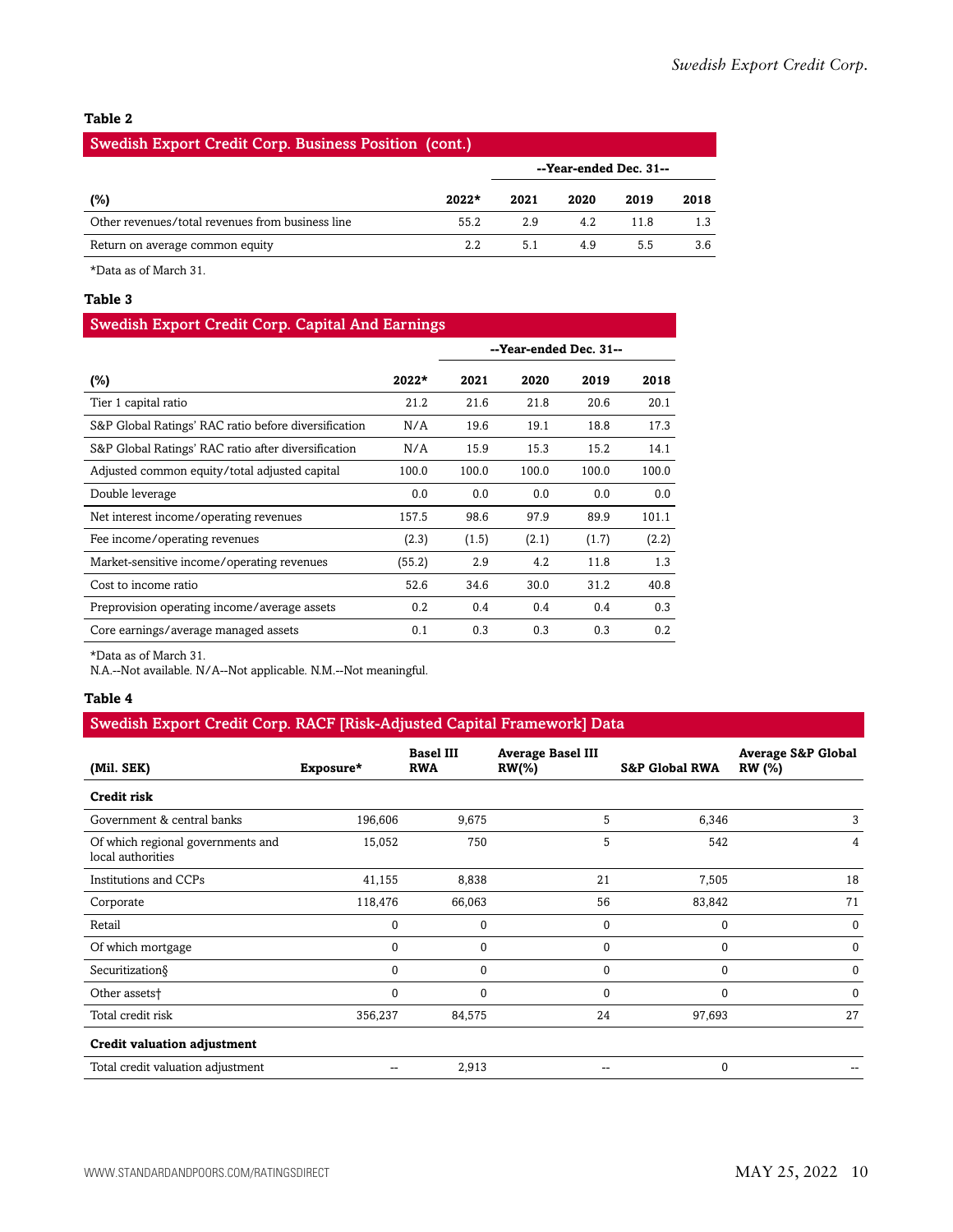#### **Table 4**

#### Swedish Export Credit Corp. RACF [Risk-Adjusted Capital Framework] Data (cont.)

| <b>Market Risk</b>                                  |                          |                                |                                          |                                  |                                           |
|-----------------------------------------------------|--------------------------|--------------------------------|------------------------------------------|----------------------------------|-------------------------------------------|
| Equity in the banking book                          | $\mathbf{0}$             | 0                              | 0                                        | $\mathbf{0}$                     | $\mathbf{0}$                              |
| Trading book market risk                            | $\overline{\phantom{a}}$ | $\pmb{0}$                      | --                                       | $\mathbf{0}$                     |                                           |
| Total market risk                                   | $\overline{\phantom{a}}$ | $\pmb{0}$                      | --                                       | 0                                |                                           |
| <b>Operational risk</b>                             |                          |                                |                                          |                                  |                                           |
| Total operational risk                              | $-$                      | 3,625                          | --                                       | 4,187                            |                                           |
| (Mil. SEK)                                          | <b>Exposure</b>          | <b>Basel III</b><br><b>RWA</b> | <b>Average Basel II</b><br><b>RW</b> (%) | <b>S&amp;P Global RWA</b>        | % of S&P Global<br><b>RWA</b>             |
| Diversification adjustments                         |                          |                                |                                          |                                  |                                           |
| RWA before diversification                          | $\sim$                   | 92,140                         | --                                       | 101,880                          | 100                                       |
| Total Diversification/ Concentration<br>Adjustments | --                       |                                |                                          | 24,014                           | 24                                        |
| RWA after diversification                           | --                       | 92,140                         | --                                       | 125,894                          | 124                                       |
| (Mil. SEK)                                          |                          | Tier 1<br>capital              | Tier 1 ratio (%)                         | <b>Total adjusted</b><br>capital | <b>S&amp;P Global RAC</b><br>ratio $(\%)$ |
| Capital ratio                                       |                          |                                |                                          |                                  |                                           |
| Capital ratio before adjustments                    |                          | 19,925                         | 21.6                                     | 19,958                           | 19.6                                      |
| Capital ratio after adjustments‡                    |                          | 19,925                         | 21.6                                     | 19,958                           | 15.9                                      |

\*Exposure at default. §Securitization Exposure includes the securitization tranches deducted from capital in the regulatory framework. †Exposure and S&P Global Ratings' risk-weighted assets for equity in the banking book include minority equity holdings in financial institutions. ‡Adjustments to Tier 1 ratio are additional regulatory requirements (e.g. transitional floor or Pillar 2 add-ons). RWA--Risk-weighted assets. RW--Risk weight. RAC--Risk-adjusted capital.SEK -- Sweden Krona. Sources: Company data as of 'Dec. 31 2021', S&P Global Ratings.

#### **Table 5**

| <b>Swedish Export Credit Corp. Risk Position</b>                                |         |      |                        |      |      |  |  |  |  |
|---------------------------------------------------------------------------------|---------|------|------------------------|------|------|--|--|--|--|
|                                                                                 |         |      | --Year-ended Dec. 31-- |      |      |  |  |  |  |
| $(\%)$                                                                          | $2022*$ | 2021 | 2020                   | 2019 | 2018 |  |  |  |  |
| Growth in customer loans                                                        | 17.5    | 2.0  | 7.2                    | 4.8  | 8.6  |  |  |  |  |
| Total diversification adjustment/S&P Global Ratings' RWA before diversification | N/A     | 23.6 | 24.8                   | 23.1 | 22.4 |  |  |  |  |
| Total managed assets/adjusted common equity (x)                                 | 16.5    | 16.7 | 17.2                   | 17.0 | 17.1 |  |  |  |  |
| Gross nonperforming assets/customer loans + other real estate owned             | 0.9     | 1.0  | 0.7                    | 0.6  | 0.7  |  |  |  |  |
| Loan loss reserves/gross nonperforming assets                                   | 7.4     | 6.7  | 15.8                   | 9.3  | 9.8  |  |  |  |  |

\*Data as of March 31.

N.A.--Not available. N/A--Not applicable. N.M.--Not meaningful.

#### **Table 6**

| Swedish Export Credit Corp. Funding And Liquidity |         |                        |         |      |      |  |  |  |  |
|---------------------------------------------------|---------|------------------------|---------|------|------|--|--|--|--|
|                                                   |         | --Year-ended Dec. 31-- |         |      |      |  |  |  |  |
| (%)                                               | $2022*$ | 2021                   | 2020    | 2019 | 2018 |  |  |  |  |
| Core deposits/funding base                        | 0.0     | 3.4                    | 3.5     | 0.0  | 0.0  |  |  |  |  |
| Customer loans (net)/customer deposits            | N.M.    | 2.268.7                | 2.223.4 | N.M. | N.M. |  |  |  |  |
| Long-term funding ratio                           | 68.6    | 69.1                   | 66.5    | 62.2 | 60.4 |  |  |  |  |
| Stable funding ratio                              | 79.3    | 81.2                   | 71.8    | 70.8 | 69.0 |  |  |  |  |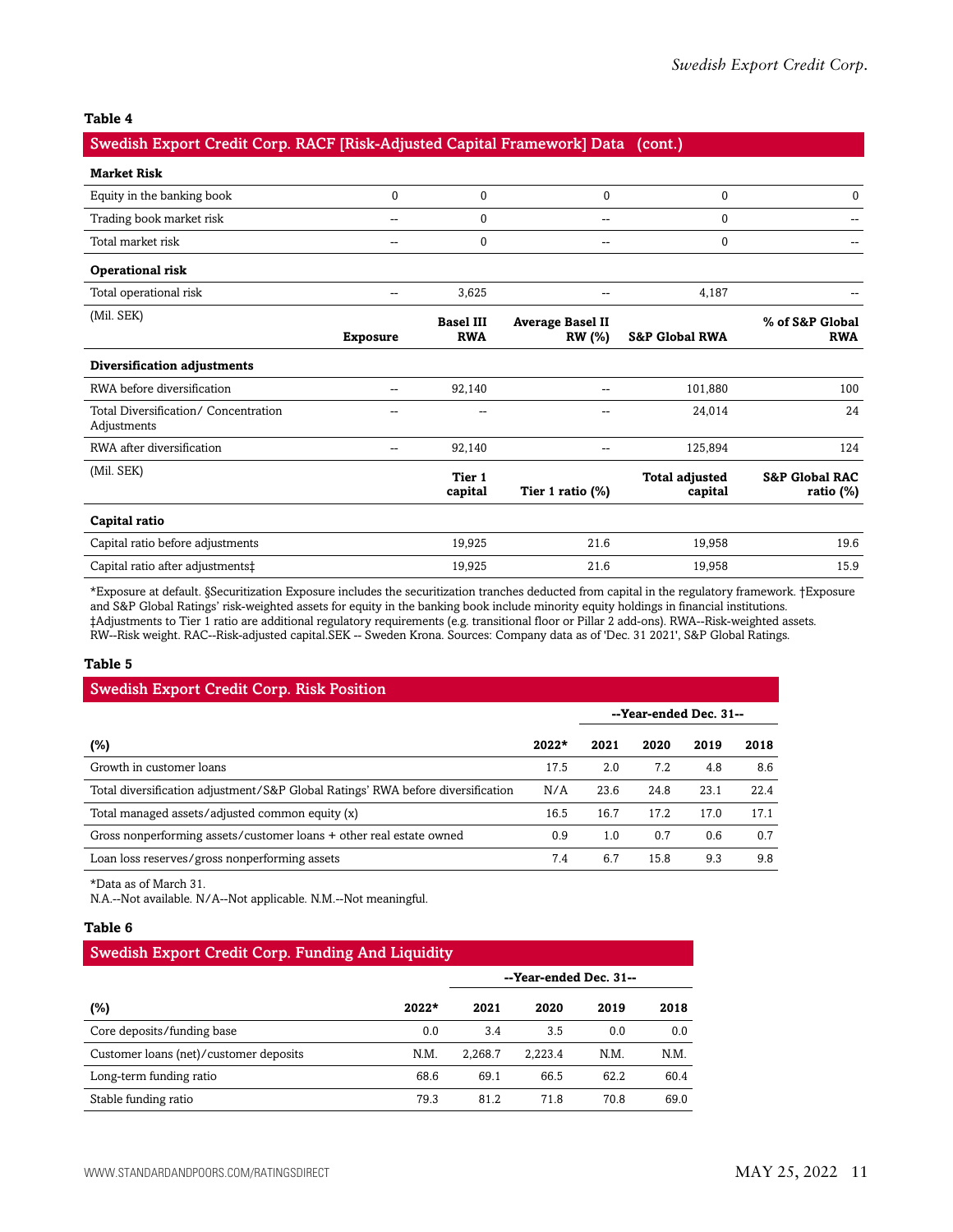#### **Table 6**

#### Swedish Export Credit Corp. Funding And Liquidity (cont.)

|                                                      |         | --Year-ended Dec. 31-- |       |       |       |
|------------------------------------------------------|---------|------------------------|-------|-------|-------|
| (%)                                                  | $2022*$ | 2021                   | 2020  | 2019  | 2018  |
| Short-term wholesale funding/funding base            | 33.6    | 33.0                   | 35.9  | 40.4  | 42.4  |
| Regulatory net stable funding ratio                  | 141.0   | 139.0                  | 135.0 | 120.5 | 144.1 |
| Broad liquid assets/short-term wholesale funding (x) | 0.6     | 0.6                    | 0.4   | 0.5   | 0.5   |
| Broad liquid assets/total assets                     | 16.5    | 17.7                   | 13.8  | 17.7  | 18.7  |
| Broad liquid assets/customer deposits                | N.M.    | 591.4                  | 461.3 | N.M.  | N.M.  |
| Net broad liquid assets/short-term customer deposits | N.M.    | (383.5)                | N.M.  | N.M.  | N.M.  |
| Regulatory liquidity coverage ratio (LCR) (x)        | 1,161.0 | 463.0                  | 484.1 | 620.0 | 266.0 |
| Short-term wholesale funding/total wholesale funding | 33.6    | 34.2                   | 37.2  | 40.4  | 42.4  |
| Narrow liquid assets/3-month wholesale funding (x)   | 1.2     | 1.3                    | 1.1   | 1.4   | 1.0   |

\*Data as of March 31.

<span id="page-11-0"></span>N.A.--Not available. N/A--Not applicable. N.M.--Not meaningful.

## Related Criteria

- Criteria | Financial Institutions | General: Financial Institutions Rating Methodology, Dec. 9, 2021
- Criteria | Financial Institutions | Banks: Banking Industry Country Risk Assessment Methodology And Assumptions, Dec. 9, 2021
- General Criteria: Environmental, Social, And Governance Principles In Credit Ratings, Oct. 10, 2021
- General Criteria: Hybrid Capital: Methodology And Assumptions, July 1, 2019
- General Criteria: Group Rating Methodology, July 1, 2019
- Criteria | Financial Institutions | General: Risk-Adjusted Capital Framework Methodology, July 20, 2017
- General Criteria: Methodology For Linking Long-Term And Short-Term Ratings, April 7, 2017
- General Criteria: Rating Government-Related Entities: Methodology And Assumptions, March 25, 2015
- General Criteria: Principles Of Credit Ratings, Feb. 16, 2011

### <span id="page-11-1"></span>Related Research

- Global Macro Update: Growth Forecasts Lowered On Longer Russia-Ukraine Conflict And Rising Inflation, May 17, 2022
- The Russia-Ukraine Conflict: European Banks Can Manage The Economic Spillovers, For Now, April 21, 2022
- Banking Industry Country Risk Assessment Update: April, April 26, 2022
- Nordic Banks Shift Their Focus To Profitable Growth, March 16, 2022
- Swedish Bank Ratings Affirmed Under Revised FI Criteria, publ.Feb 4, 2022.
- The Top Trends Shaping European Bank Ratings In 2022, Jan. 31, 2022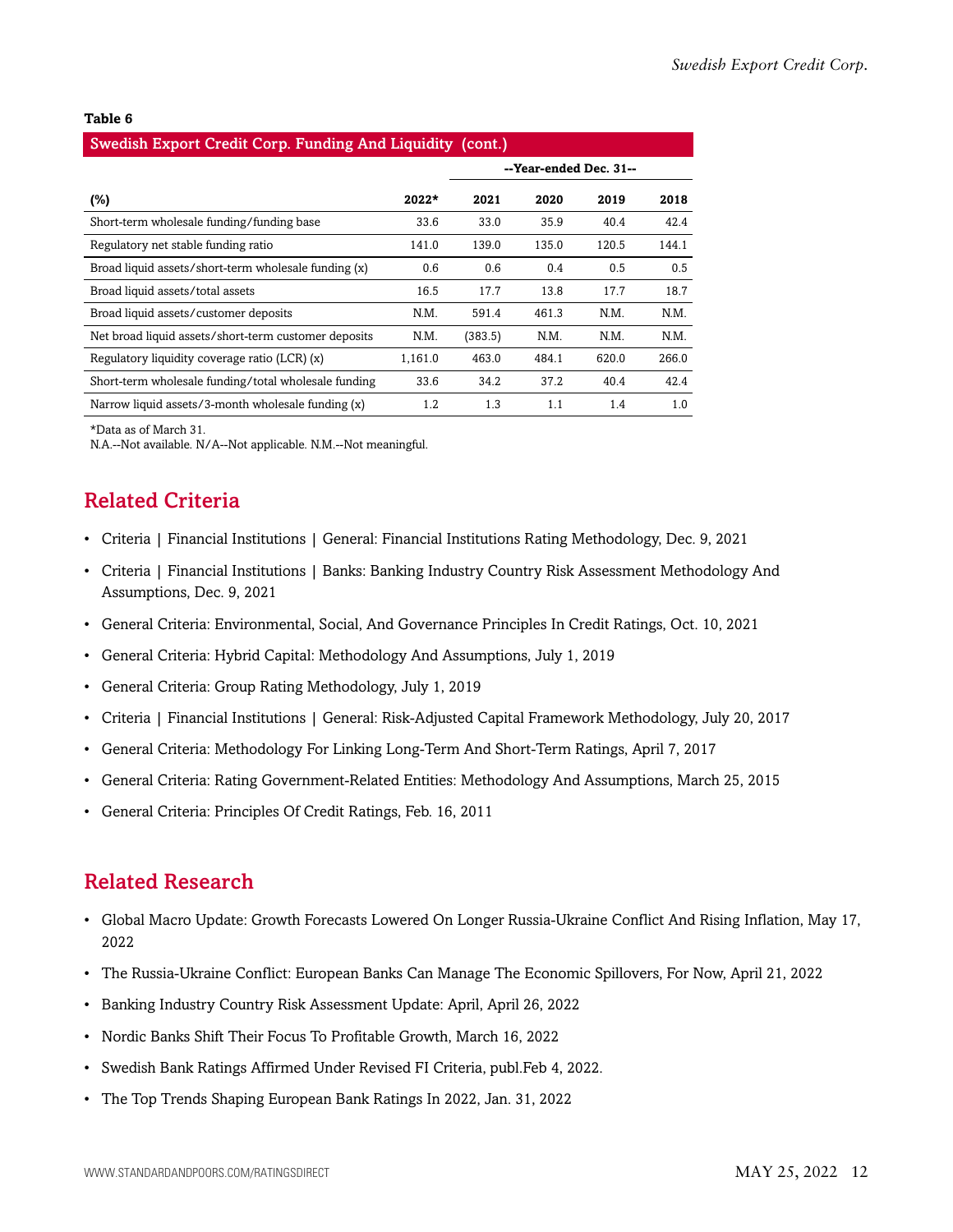- Banking Industry Country Risk Assessment: Sweden, Dec. 2, 2021
- EMEA Financial Institutions Monitor 4Q2021: Rebounding Economies Bolster Banks' Recovery, Nov 5, 2021.

| Ratings Detail (As Of May 25, 2022)* |                  |                     |
|--------------------------------------|------------------|---------------------|
| <b>Swedish Export Credit Corp.</b>   |                  |                     |
| <b>Issuer Credit Rating</b>          |                  | $AA+/Stable/A-1+$   |
| Commercial Paper                     |                  |                     |
| Foreign Currency                     |                  | $A-1+$              |
| Senior Unsecured                     |                  | $A-1+$              |
| Senior Unsecured                     |                  | $AA+$               |
| Short-Term Debt                      |                  | $A-1+$              |
| Subordinated                         |                  | <b>BBB</b>          |
| <b>Issuer Credit Ratings History</b> |                  |                     |
| 04-Sep-2009                          | Foreign Currency | $AA+/Stable/A-1+$   |
| 06-Jul-2009                          |                  | AA+/Watch Neg/A-1+  |
| 06-Jun-2003                          |                  | $AA+/Stable/A-1+$   |
| 04-Sep-2009                          | Local Currency   | $AA+/Stable/A-1+$   |
| 06-Jul-2009                          |                  | AA+/Watch Neg/A-1+  |
| 06-Jun-2003                          |                  | $AA + /Stable/A-1+$ |
| <b>Sovereign Rating</b>              |                  |                     |
| Sweden                               |                  | AAA/Stable/A-1+     |
|                                      |                  |                     |

\*Unless otherwise noted, all ratings in this report are global scale ratings. S&P Global Ratings' credit ratings on the global scale are comparable across countries. S&P Global Ratings' credit ratings on a national scale are relative to obligors or obligations within that specific country. Issue and debt ratings could include debt guaranteed by another entity, and rated debt that an entity guarantees.